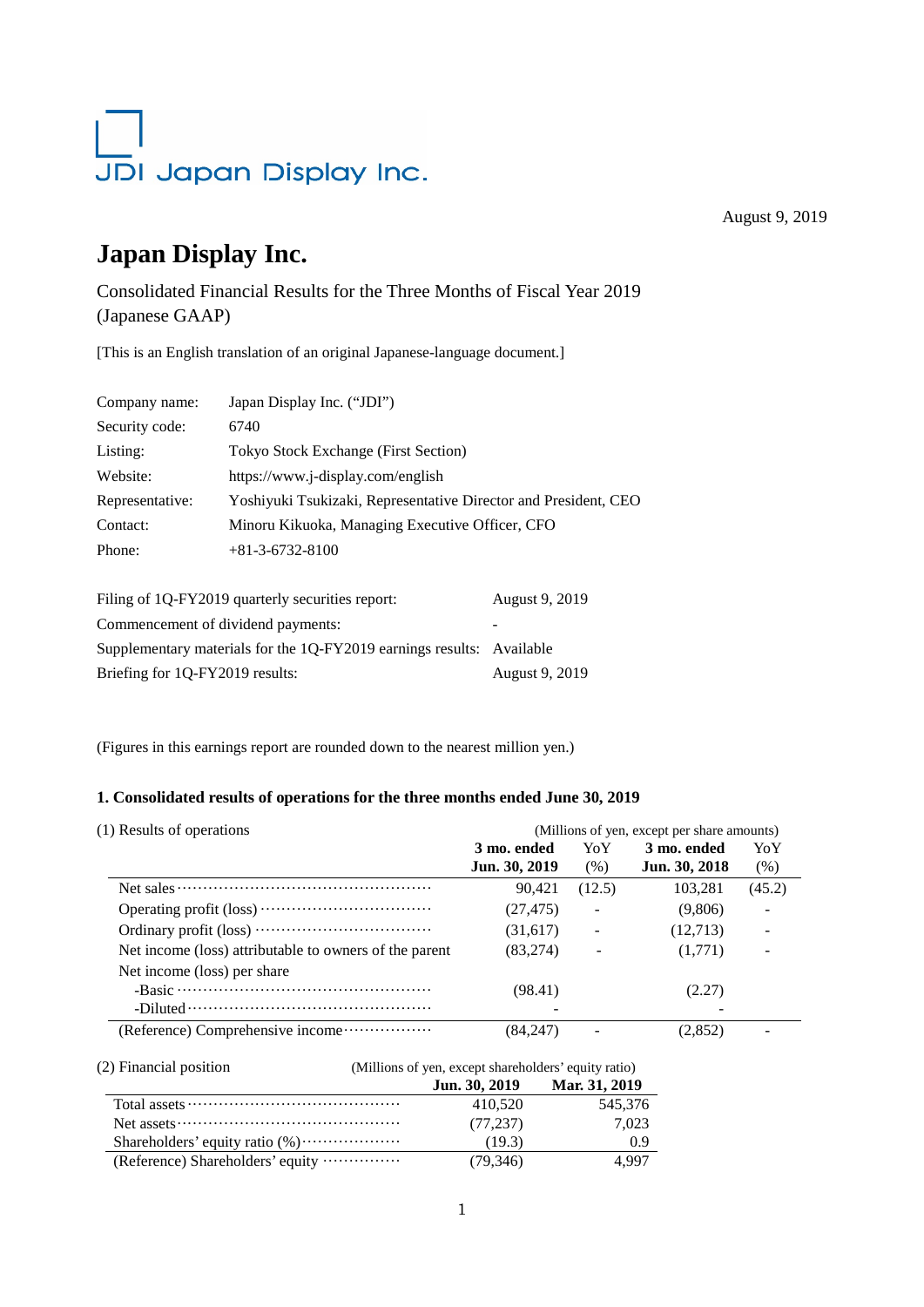#### **2. Dividends**

| <b>Jun. 30</b> | <b>Sep. 30</b> | Dec. 31 | <b>FY-end</b> | Total    |
|----------------|----------------|---------|---------------|----------|
| -              | 0.00           | $\sim$  | 0.00          | 0.00     |
|                |                |         |               |          |
|                | $0.00\,$       |         | 0.00          | $0.00\,$ |
|                |                |         |               |          |

Notes: Changes from the most recently announced dividend forecast: None

#### **3. Earnings forecast for the first half of FY 2019 (April 1, 2019 – September 30, 2019)**

JDI forecasts that consolidated net sales for the first half of FY 2019 will increase YoY. Details are shown in the attached "1. Quarterly Results Information, (3) Notice Concerning the Forecast of Consolidated Financial Results"

#### **Notes:**

| (1) Changes to scope of consolidation:                                                                           | None |
|------------------------------------------------------------------------------------------------------------------|------|
| (2) Adoption of accounting treatment specific to the preparation of quarterly consolidated financial statements: |      |
|                                                                                                                  | Yes  |
| For details, please refer to the attached "2. (3) Notes pertaining to the Consolidated Financial Statements c)   |      |
| Adoption of accounting treatment specific to the preparation of quarterly consolidated financial statements"     |      |
| $(2)$ . A construction of the construction of the following $\mathcal{L}$ and $\mathcal{L}$ and $\mathcal{L}$    |      |

(3) Accounting changes in consolidated financial statements.

| a) Changes in accounting policy in accordance with amendments to accounting standards: | Yes  |
|----------------------------------------------------------------------------------------|------|
| b) Changes in accounting policy other than a) above:                                   | None |
| c) Changes in accounting estimates:                                                    | None |
| d) Retrospective restatement:                                                          | None |

#### (4) Number of shares outstanding (common shares)

|                                                               | Jun. 30, 2019                | Mar. 31, 2019                |
|---------------------------------------------------------------|------------------------------|------------------------------|
| Number of shares outstanding (incl. treasury shares) $\cdots$ | 846, 165, 800                | 846, 165, 800                |
|                                                               |                              |                              |
|                                                               | 3 mo. ended<br>Jun. 30, 2019 | 3 mo. ended<br>Jun. 30, 2018 |
|                                                               | 846, 165, 797                | 781,615,320                  |

\* This financial statement is not subject to quarterly review procedures.

#### **Proper use of earnings forecasts and other matters warranting special mention**

 Forward-looking information such as earnings forecasts in this document is based on information available to the Company at the time the document was prepared and management's reasonable assumptions. Such information should not be interpreted as a guarantee of future performance or results. Furthermore, forward-looking information is necessarily subject to a number of factors that may cause actual results to differ materially from those results implied by the expectations suggested by such information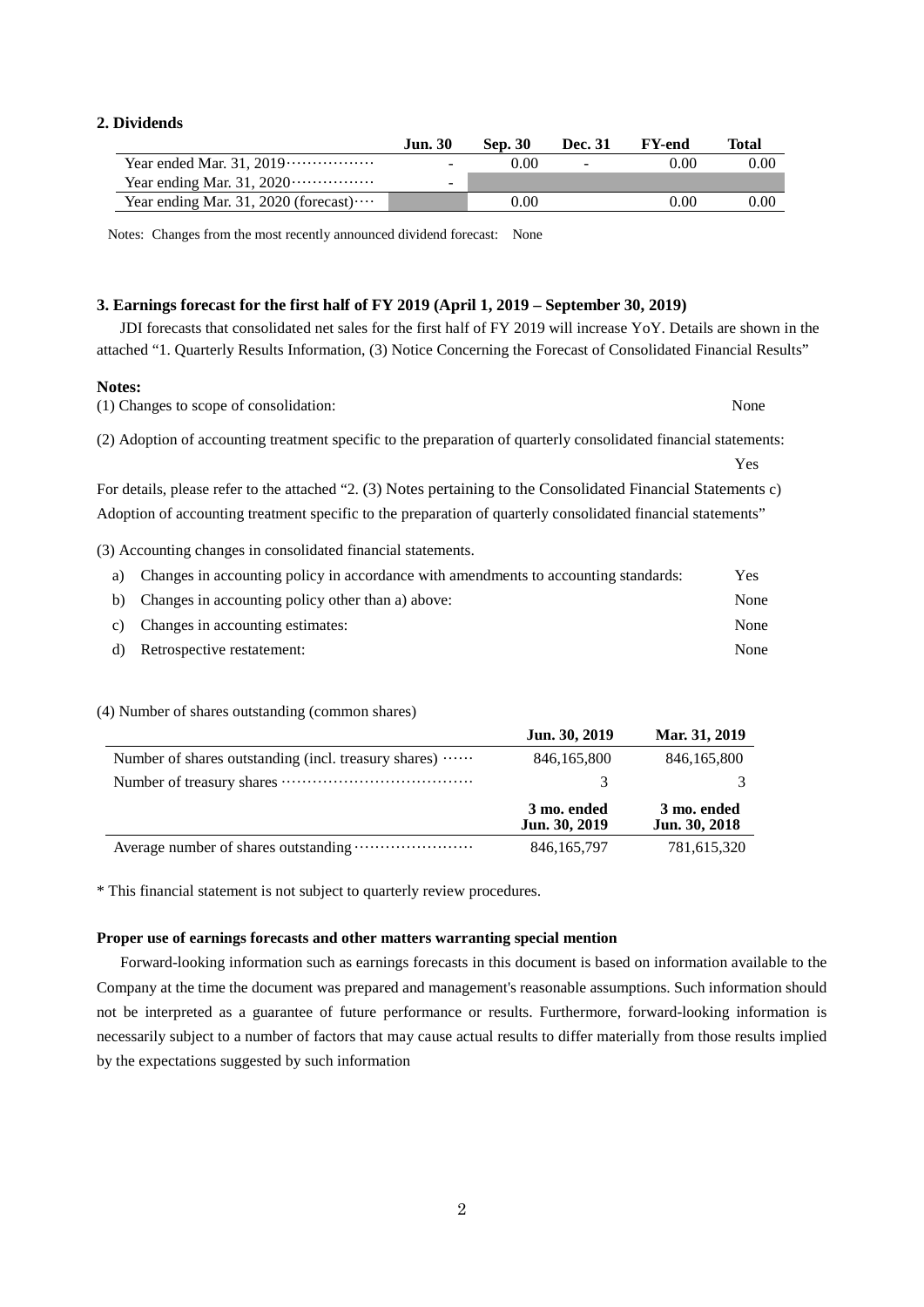#### **Attachments**

#### **1. Quarterly Results Information**

#### **(1) Overview of Results of Operations**

Consolidated Results of Operations for the First Quarter of FY 2019 (April 1 - June 30, 2019)

| Year on year comparison (YoY)<br>(Millions of yen) |                                                           |            |            |           |            |
|----------------------------------------------------|-----------------------------------------------------------|------------|------------|-----------|------------|
|                                                    |                                                           |            |            | YoY       |            |
|                                                    |                                                           | 1Q-FY 2018 | 1Q-FY 2019 | Change    | (%)        |
|                                                    | <b>Mobile Device Category</b>                             | 62,576     | 53,683     | (8,892)   | $(14.2\%)$ |
|                                                    | <b>Automotive Category</b>                                | 28,935     | 25,519     | (3,416)   | $(11.8\%)$ |
|                                                    | Non-Mobile Device Category                                | 11,769     | 11,217     | (551)     | $(4.7\%)$  |
| Net sales                                          |                                                           | 103,281    | 90,421     | (12,860)  | $(12.5\%)$ |
| Gross profit (loss)                                |                                                           | 1,195      | (17,272)   | (18, 468) |            |
| Operating profit (loss)                            |                                                           | (9,806)    | (27, 475)  | (17,668)  |            |
| Ordinary profit (loss)                             |                                                           | (12,713)   | (31, 617)  | (18,904)  |            |
|                                                    | Net income (loss) attributable to<br>owners of the parent | (1,771)    | (83, 274)  | (81,502)  |            |
|                                                    | EBITDA*                                                   | 2,031      | (20,160)   | (22, 192) |            |
|                                                    |                                                           |            |            |           |            |

Notes:\* EBITDA = Operating profit + Depreciation (operating costs) + Amortization of goodwill

| Quarter on quarter comparison $(QoQ)$ |                                                           |            |            | (Millions of yen) |            |
|---------------------------------------|-----------------------------------------------------------|------------|------------|-------------------|------------|
|                                       |                                                           |            |            | QoQ               |            |
|                                       |                                                           | 4Q-FY 2018 | 1Q-FY 2019 | Change            | (% )       |
|                                       | <b>Mobile Device Category</b>                             | 127,466    | 53,683     | (73, 782)         | $(57.9\%)$ |
|                                       | <b>Automotive Category</b>                                | 28,852     | 25,519     | (3,332)           | $(11.6\%)$ |
|                                       | Non-Mobile Device Category                                | 15,011     | 11,217     | (3,793)           | (25.3%)    |
| Net sales                             |                                                           | 171,330    | 90,421     | (80,908)          | $(47.2\%)$ |
| Gross profit (loss)                   |                                                           | (7,618)    | (17,272)   | (9,653)           |            |
| Operating profit (loss)               |                                                           | (20, 363)  | (27, 475)  | (7,111)           |            |
|                                       | Ordinary profit (loss)                                    | (24, 426)  | (31,617)   | (7,191)           |            |
|                                       | Net income (loss) attributable to<br>owners of the parent | (98, 571)  | (83, 274)  | 15,297            |            |
|                                       | EBITDA*                                                   | (9,340)    | (20, 160)  | (10, 819)         |            |

Notes:\* EBITDA = Operating profit + Depreciation (operating costs) + Amortization of goodwill

JDI's consolidated net sales in the first quarter (April 1-June 30, 2019) were lower YoY in each of the company's product categories due to lower demand. The following is an overview of JDI's performance in each of the JDI's application categories in the first quarter of FY 2019.

#### **Mobile Device Category**

This category includes displays for smartphones and tablets. Net sales for the first three months in this category were ¥53,683 million (down 14.2% YoY and down 57.9% QoQ), accounting for 59.4% of total net sales.

Sales of displays for smartphones were stagnant owing to greater smartphone usage saturation and longer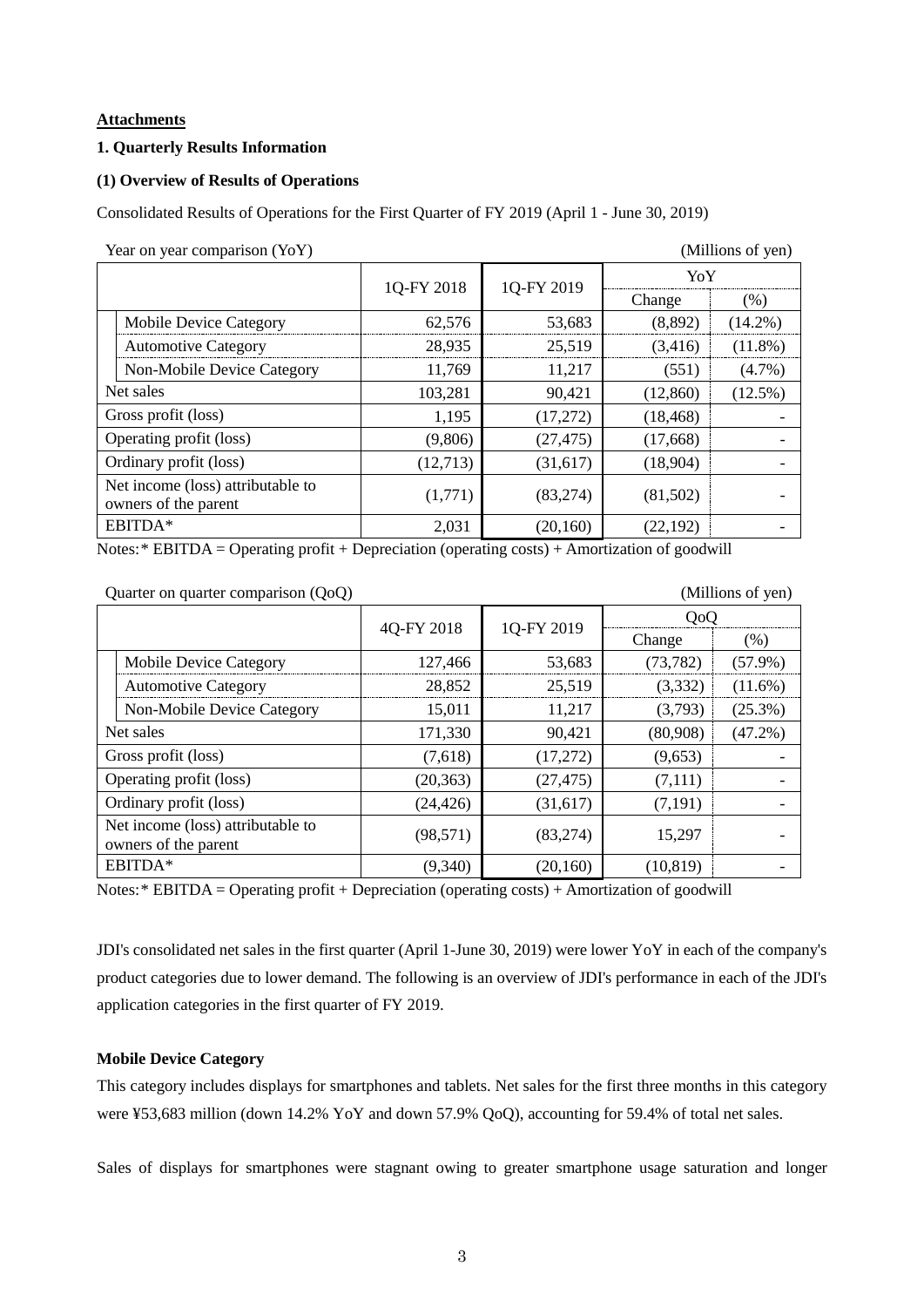smartphone replacement cycles. Meanwhile, the competitive environment is intensifying as competing display manufacturers in China have become more aggressive due to their rapid catch-up of technologies including OLED.

Under the above circumstances, and also given the effects of US-China trade tensions and customer inventory adjustments in the first quarter of FY 2019, the sales in this category were lower on both a YoY and QoQ basis.

#### **Automotive Category**

This category includes net sales of automotive displays. Net sales for the first three months in this category were ¥25,519 million (down 11.8% YoY and down 11.6% QoQ), accounting for 28.2% of total net sales.

In the automotive display market, the number of displays mounted on vehicles and display sizes are both increasing. However, in light of slowing automobile sales mainly in China but also in Europe and the US, these displays experienced both YoY and QoQ sales declines.

#### **Non-Mobile Category**

This category includes displays for digital still cameras, wearable devices and other consumer electronics, industrial devices such as medical equipment monitors and income from patents. Net sales for the first three months in this category were ¥11,217 million (down 4.7% YoY and down 25.3% QoQ), accounting for 12.4% of total net sales.

Sales in the non-mobile segment in the first quarter of FY 2019 fell by YoY and QoQ due to market contraction causing a decline in display sales for digital cameras and due to US-China trade tension driven decrease in shipments of displays for high-end notebook PCs.

As a result of the foregoing, net sales for the first three months came to ¥90,421 million, down 12.5% YoY and down 47.2% QoQ. Operating loss came to ¥27,475 million, compared to an operating loss of ¥9,806 million a year earlier and an operating loss of ¥20,363 million in the previous quarter. The operating loss was worse both YoY and QoQ and resulted from a fall in net sales as well as gross profit due to deterioration in the cost rate under the impact of lower plant utilization rate. Ordinary loss of ¥31,617 million, compared with an ordinary loss of ¥12,713 million a year earlier and an ordinary loss of ¥24,426 million in the previous quarter, was partly due to a booking of ¥2,031 million share of loss of entities accounted for using equity method. The net loss attributable to owners of the parent was ¥83,274 million, due to recognizing ¥51,693 million in business structure improvement expenses that mainly consisted of an impairment loss in connection with smartphone displayrelated production facilities (mainly at the Hakusan plant). In comparison, the net loss attributable to owners of the parent was ¥1,771 million a year earlier and ¥98,571 million in the previous quarter.

In the first quarter of FY 2019, in order to implement structural changes that will further reduce fixed costs, JDI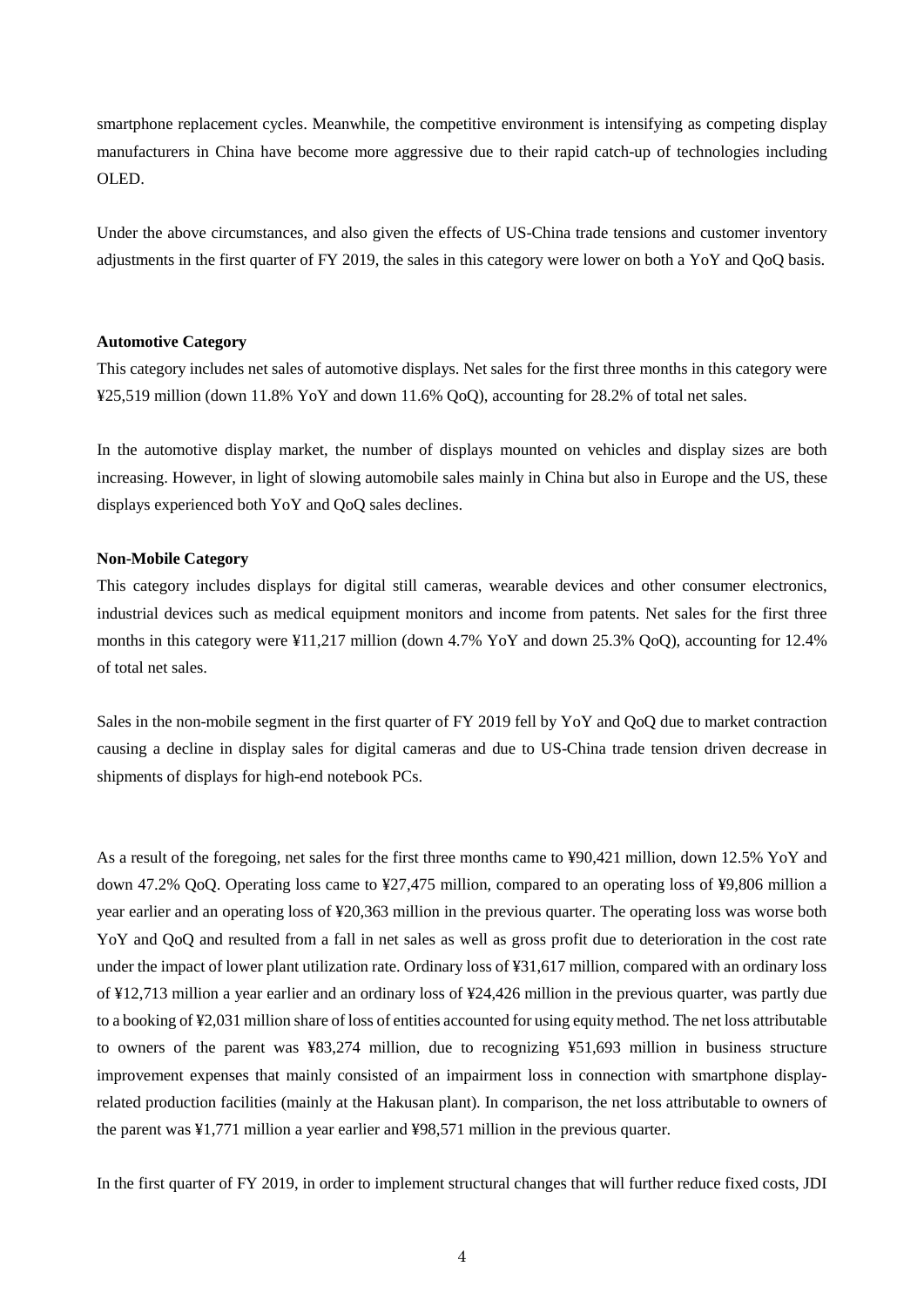decided to downsize the mobile business, which has no prospect of a significant recovery in demand going forward. Thus JDI has decided to temporarily suspend operations at the Hakusan Plant (Ishikawa Site, Hakusan City, Ishikawa Prefecture) from July to September 2019 and to close the Mobara Plant back-end production line (V2 line, Mobara City, Chiba Prefecture) in September 2019. Other measures were also decided, including reducing the number of employees and lowering executive compensation and employee salaries, as well as reforming the execution of business operations from October this year. The restart of the Hakusan Plant and other matters will be decided by the end of September 2019 based on future customer demand trends.

Given this situation, JDI has agreed with a major customer that the customer will defer 75% of the amount of their recoupment (i.e. offset of JDI's accounts receivable by JDI's obligation to repay the customer's prepayment.) The agreement is provided under the conventional terms and conditions, for a period of two years, and aims to support and reinforce JDI's financial situation in the short term. In addition, JDI and the customer have agreed that the customer will work with JDI in good faith to increase the volume of purchase orders placed by the customer. JDI believes that these agreements will not only reduce the burden on its working capital for the time being, but also represent the customer's intention to maintain a good relationship with JDI as a continued important supplier of displays.

In addition, regarding the capital and business alliance with Suwa Investment Holdings, LLC ("Suwa") on which JDI is working in order to proceed with the financial and business improvement, on April 12, 2019, JDI entered into a CAPITAL AND BUSINESS ALLIANCE AGREEMENT with Suwa. However, since that time, circumstances have changed, some of which are that the expected investors have withdrawn from their positions as expected investors in Suwa and that there has been a change in the total amount of preferred shares to be issued by JDI to INCJ, Ltd. ("INCJ"), which is JDI's largest shareholder, through third-party allotment. Based on these changed circumstances, JDI has held discussions with Suwa and, as a result of such discussions, on August 7, 2019, entered into an AMENDED AND RESTATED CAPITAL AND BUSINESS ALLIANCE AGREEMENT with Suwa (the "Amended and Restated Capital and Business Alliance Agreement"), which modifies part of the CAPITAL AND BUSINESS ALLIANCE AGREEMENT. Based on the Amended and Restated Capital and Business Alliance Agreement, JDI plans to hold an extraordinary general meeting of shareholders on September 27, 2019 regarding the related proposals.

#### **(2) Overview of Financial Position**

#### **Assets**

At the end of the first quarter of the FY 2019, current assets were ¥211,601 million, a decrease of ¥79,278 million from the end of the previous fiscal year. This was mainly due to decreases of ¥25,301 million in cash and deposits, ¥31,374 in accounts receivable-trade and ¥9,457 in accounts receivable-other. Noncurrent assets were ¥198,918 million, down ¥55,578 million from the end of the previous fiscal year. This was due to decreases of ¥51,770 million in property, plant and equipment, ¥1,730 million in intangible assets and ¥2,076 million in investments and other assets.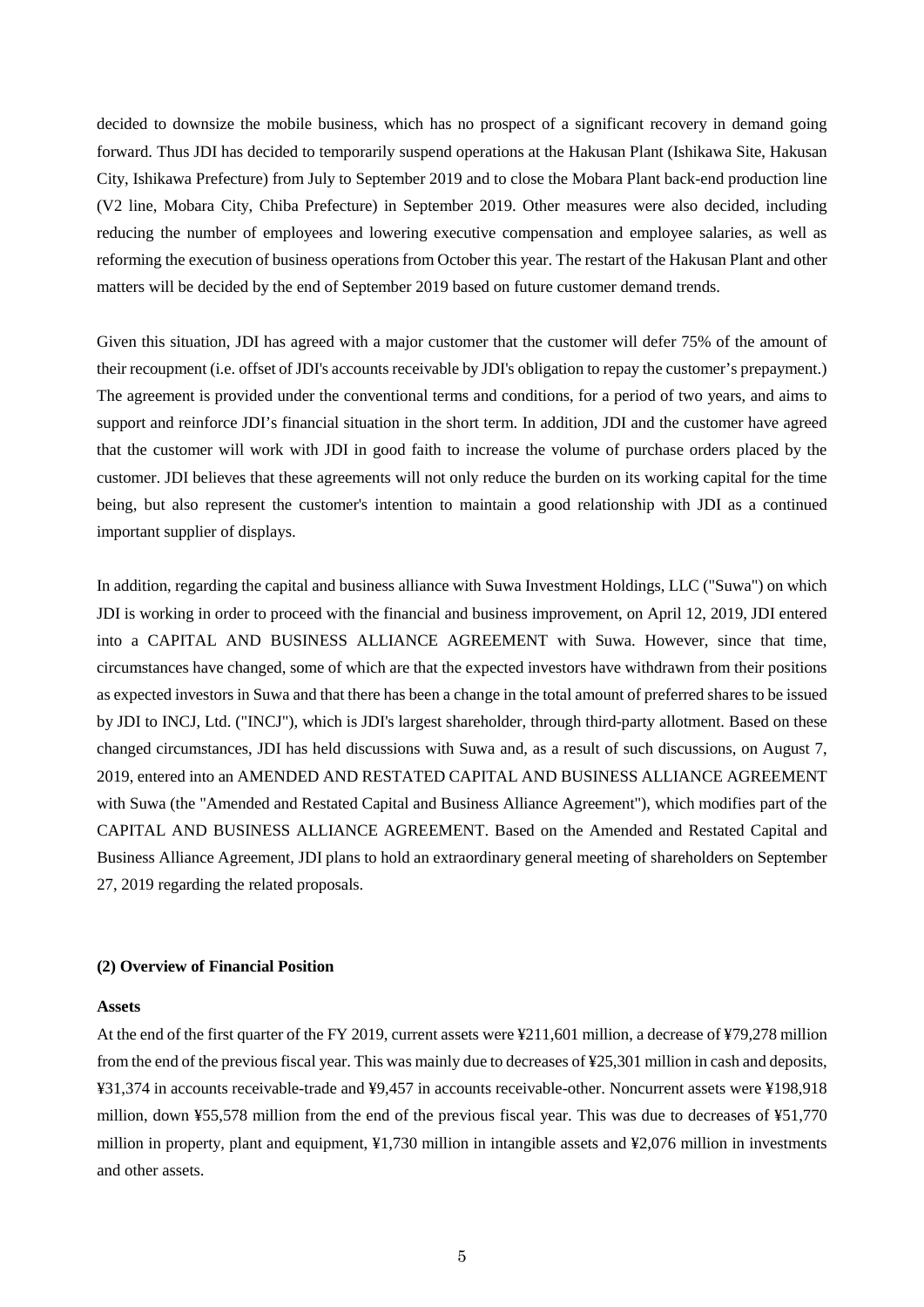As a result, total assets at the end of the first quarter of FY 2019 were ¥410,520 million, a decrease of ¥134,856 million from the end of the previous fiscal year.

#### **Liabilities**

Current liabilities at the end of the first quarter of FY 2019 amounted to ¥402,805 million, a decrease of ¥50,152 million from the end of the previous fiscal year. This was mainly due to an increase of ¥19,919 million in shortterm borrowings and decreases of ¥53,587 million in accounts payable-trade, ¥8,226 million in advances received and ¥5,754 in other liabilities. Non-current liabilities were ¥84,952 million, down ¥444 million from the end of the previous fiscal year.

As a result, total liabilities at the end of the first quarter of FY 2019 were ¥487,757 million, a decrease of ¥50,596 million from the end of the previous fiscal year

#### **Net assets**

JDI had negative net assets of ¥77,237 million at the end of the first quarter of FY 2019 as a result of a ¥84,260 million decrease in net assets from the end of the previous fiscal year. This was mainly due to a ¥83,274 million quarterly net loss attributable to owners of the parent.

As a result, the equity ratio at the end of the first quarter of the current fiscal year was -19.3% (0.9% at the end of the previous fiscal year).

#### **(3) Note Concerning the Forecast of Consolidated Financial Results**

JDI does business in the small- and medium-sized display industry, which is known for having a highly volatile business climate. Due to the difficulty of making reliable business forecasts, JDI provides guidance for financial results expectations for the full 12-month business period.

JDI issued a forecast of an approximate 10% YoY decline for the first-half net sales on May 15, 2019. However, JDI now believes that net sales in the first-half of FY 2019 will exceed the net sales of the same period of FY 2018 partly because JDI has benefited from receiving an increase in the volume of orders from a major customer. On the other hand, JDI also expects a decline in net sales for the full fiscal year despite a sales increase in the second half of the FY 2019 over the first half due to the launch of new products including OLED displays .

In response to the harsh business environment, JDI announced on June 12, 2019 in the press release titled "Notice Concerning Implementation of Structural Reforms through Downsizing of Mobile Business, Employee Reduction, Reduction of Executive Compensation, etc., and Renovation of Executive Officer Structure" that it would proceed to lower fixed costs by implementing structural reforms. These reforms include suspending operations at the Hakusan Plant and closing the back-end production line at the Mobara Plant (given that the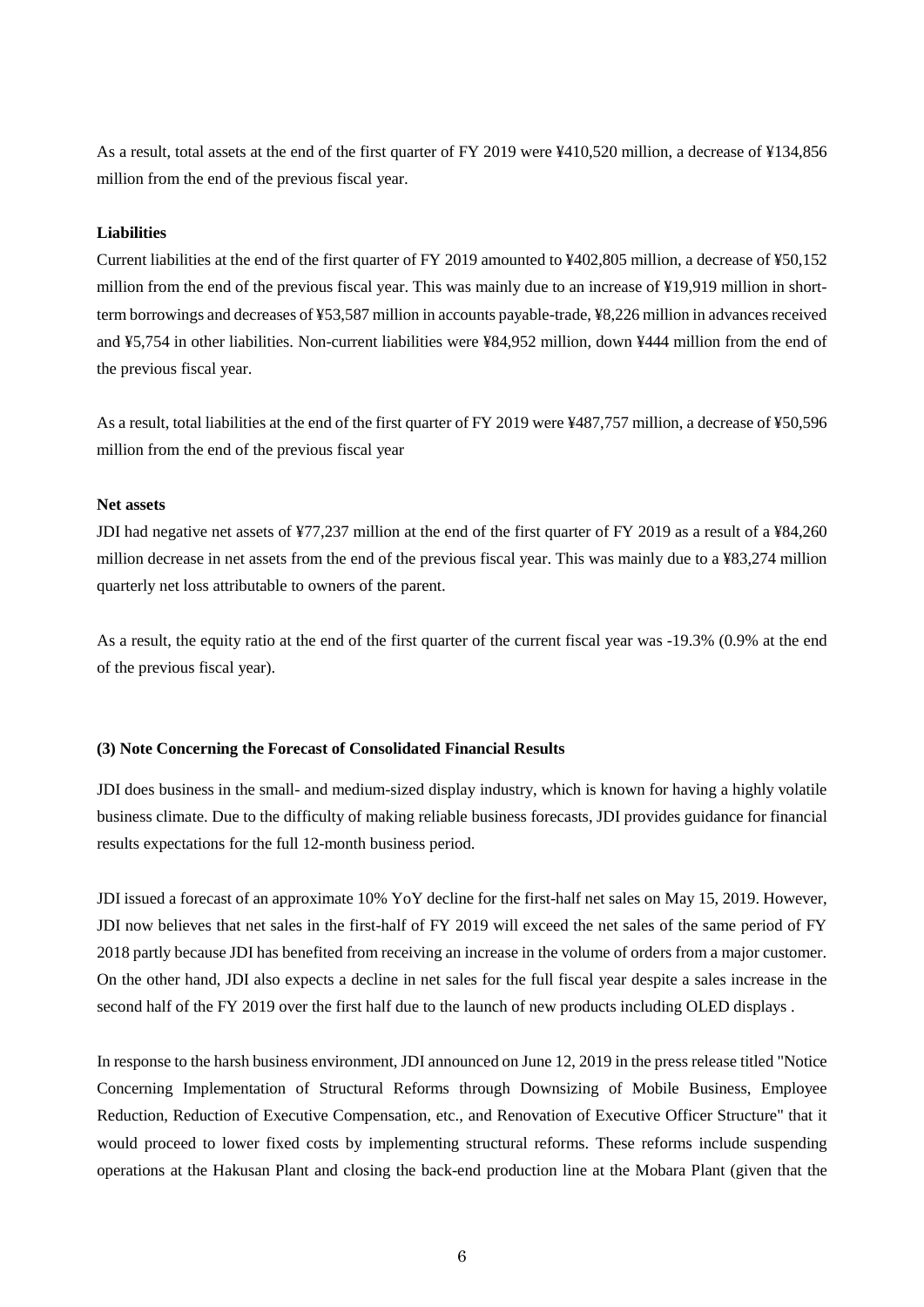mobile business has no prospect for a significant recovery in demand in the future), seeking 1,200 voluntary retirements to reduce the number of employees, lowering executive compensation, manager salaries and employee bonuses. JDI has recorded ¥51,693 million in business restructuring expenses associated with the implementation of structure reforms as an extraordinary loss in the first quarter of FY 2019, and it expects to record early retirement payments in connection with voluntary retirements also as an extraordinary loss in the amount of approximately ¥9 billion in the second quarter (July-September) of FY 2019.

The cost reduction benefits due to the downsizing of labor (the benefits consist of labor costs and costs associated with labor) under these structural reforms is estimated to be approximately ¥9 billion in FY 2019. Together with the effect of a write-down of assets (reduction in depreciation cost) mainly involving the Hakusan Plant implemented in the fourth quarter of FY 2018 and also the first quarter of FY 2019, reductions in fixed costs is expected to be approximately ¥29.0 billion (approximately ¥50.0 billion on annual basis). Based on these cost reductions and other measures, JDI aims for profitability in the second half of FY 2019.

In addition, JDI plans to raise capital and improve financial base through the investment by Suwa and the refinancing from INCJ, subject to the approval of related proposals at the extraordinary general meeting of shareholders to strengthen its financial position and improve business operations.

#### **(4) Material Events Related to Going Concern Assumptions**

JDI has recorded significant impairment losses for two consecutive fiscal years, along with an operating loss for two consecutive fiscal years, and a net loss attributable to owners of the parent for five consecutive fiscal years in the previous consolidated fiscal year. As a result of recording significant impairment losses, along with a significant operating loss, and a quarterly net loss attributable to owners of the parent in the consolidated cumulative first quarter of FY 2019, the company's liabilities exceeded assets at the end of the first quarter of FY 2019, thereby raising significant doubts about assumptions concerning the company's ability to continue as a going concern.

JDI is implementing measures to immediately resolve this situation.

For details, please refer to "2. Quarterly Consolidated Financial Statements and Important Notes, (3) Notes Pertaining to the Consolidated Financial Statements, a) Notes related to going concern assumptions."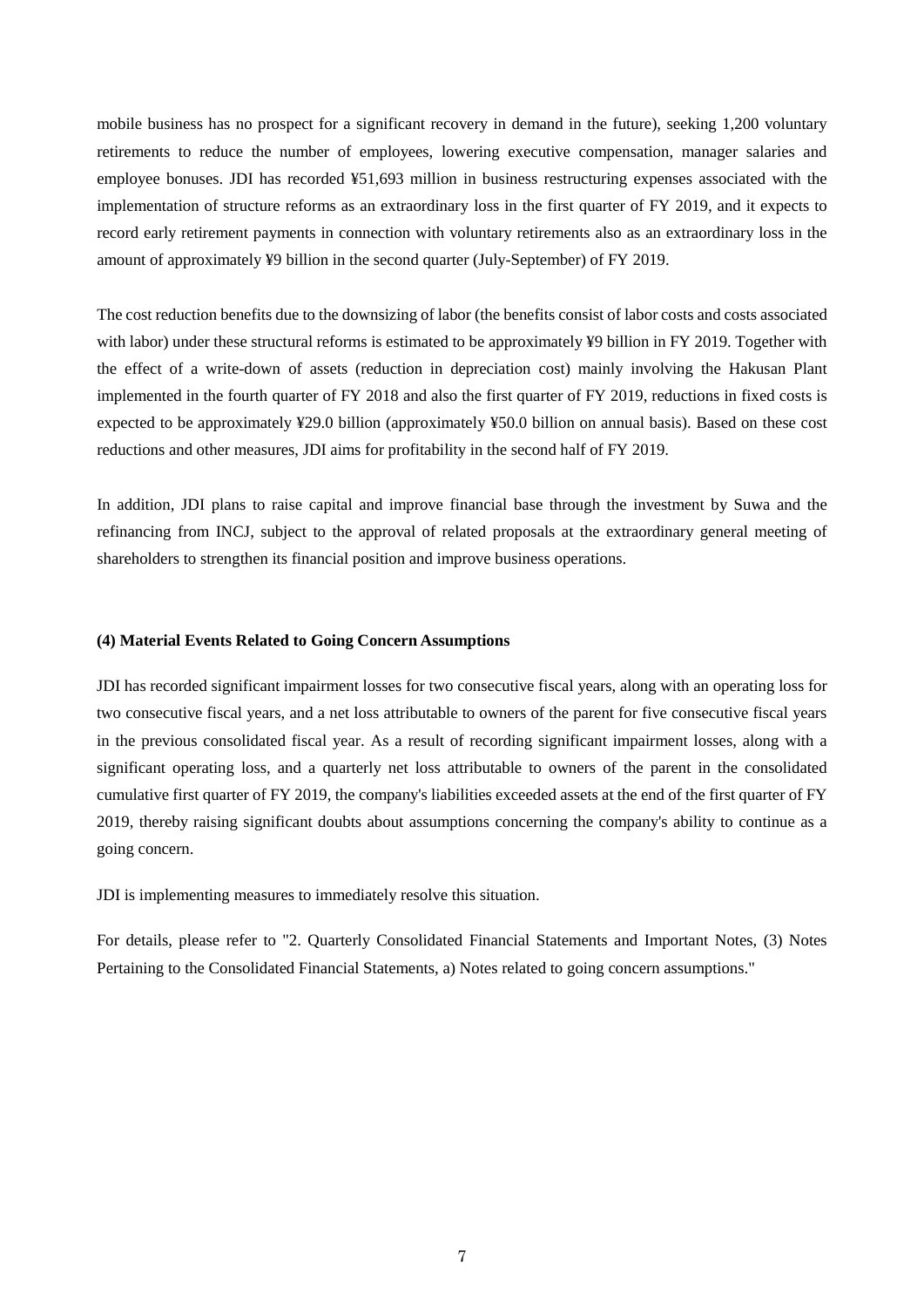### **2. Quarterly Consolidated Financial Statements and Important Notes (1) Consolidated Balance Sheet**

|                                        |                | (Millions of Yen) |
|----------------------------------------|----------------|-------------------|
|                                        | March 31, 2019 | June 30, 2019     |
| Assets                                 |                |                   |
| Current assets:                        |                |                   |
| Cash and deposits                      | 68,988         | 43,687            |
| Accounts receivable - trade            | 92,225         | 60,851            |
| Accounts receivable - other            | 49,699         | 40,241            |
| Merchandise and finished goods         | 29,106         | 22,294            |
| Work in process                        | 23,236         | 19,731            |
| Raw materials and supplies             | 18,746         | 16,726            |
| Other                                  | 8,980          | 8,170             |
| Allowance for doubtful accounts        | (103)          | (101)             |
| Total current assets                   | 290,880        | 211,601           |
| Non-current assets:                    |                |                   |
| Property, plant and equipment:         |                |                   |
| Buildings and structures, net          | 105,792        | 103,278           |
| Machinery, equipment and vehicles, net | 66,632         | 18,648            |
| Land                                   | 12,073         | 10,017            |
| Leased assets, net                     | $\Omega$       | 2,434             |
| Construction in progress               | 19,886         | 19,593            |
| Other, net                             | 4,724          | 3,367             |
| Total property, plant and equipment    | 209,110        | 157,339           |
| Intangible assets:                     |                |                   |
| Goodwill                               | 8,716          | 8,353             |
| Other                                  | 3,561          | 2,194             |
| Total intangible assets                | 12,278         | 10,547            |
| Investments and other assets:          |                |                   |
| Other                                  | 33,689         | 31,612            |
| Allowance for doubtful accounts        | (581)          | (581)             |
| Total investments and other assets     | 33,107         | 31,031            |
| Total non-current assets               | 254,496        | 198,918           |
| Total assets                           | 545,376        | 410,520           |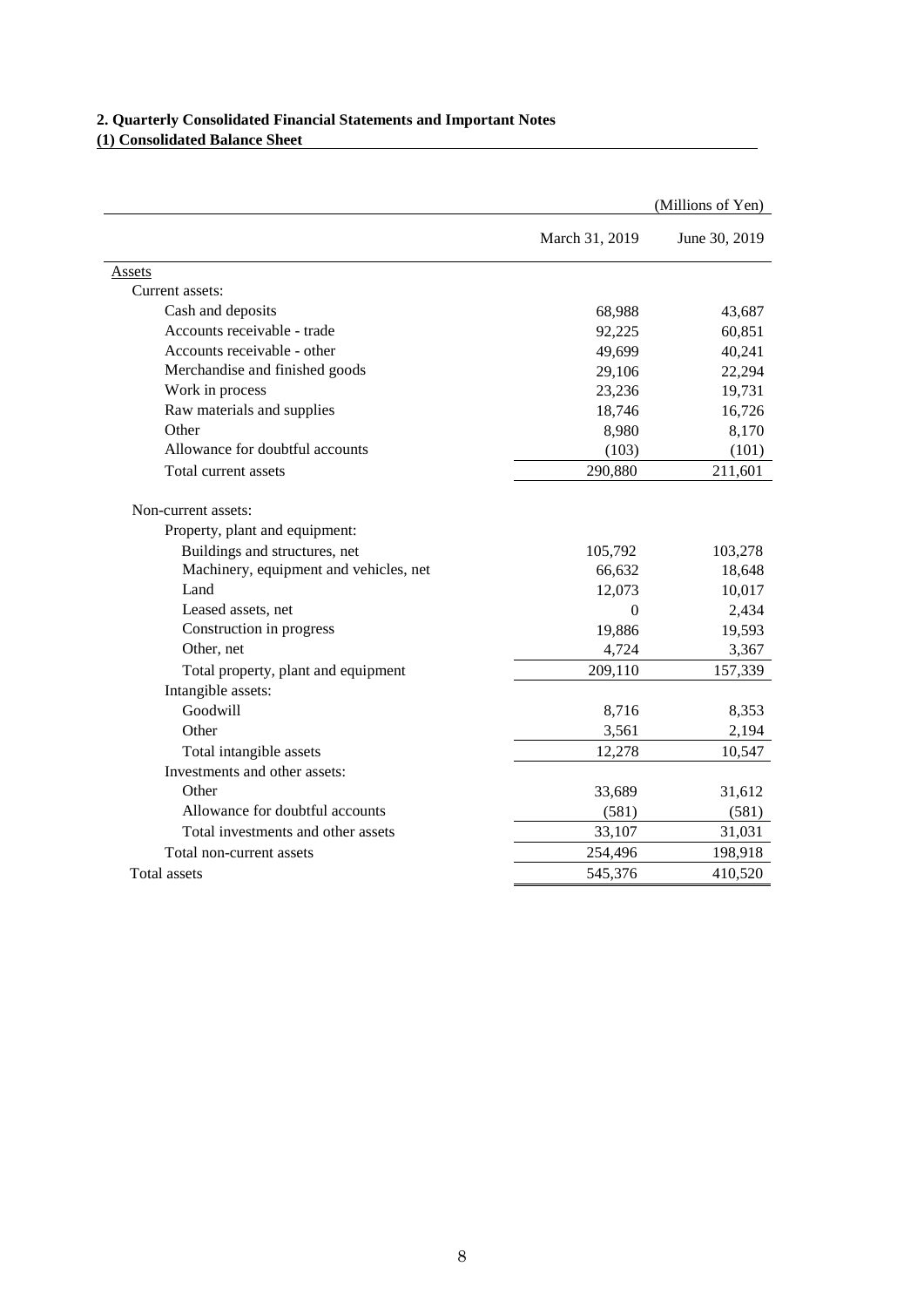|                                                 |                | (Millions of Yen) |
|-------------------------------------------------|----------------|-------------------|
|                                                 | March 31, 2019 | June 30, 2019     |
| Liabilities                                     |                |                   |
| Current liabilities:                            |                |                   |
| Accounts payable - trade                        | 175,592        | 122,005           |
| Electronically recorded obligations - operating | 2,817          | 2,398             |
| Short-term borrowings                           | 130,843        | 150,762           |
| Lease obligations                               | $\Omega$       | 303               |
| Income taxes payable                            | 1,489          | 1,132             |
| Provision for bonuses                           | 4,345          | 2,315             |
| Advances received                               | 101,923        | 93,697            |
| Other                                           | 35,945         | 30,190            |
| Total current liabilities                       | 452,957        | 402,805           |
| Non-current liabilities:                        |                |                   |
| Bonds with share acquisition rights             | 25,000         | 25,000            |
| Long-term borrowings                            | 30,000         | 30,000            |
| Lease obligations                               |                | 2,141             |
| Retirement benefit liability                    | 20,052         | 19,389            |
| Other                                           | 10,344         | 8,421             |
| Total non-current liabilities                   | 85,396         | 84,952            |
| <b>Total liabilities</b>                        | 538,353        | 487,757           |
| Net assets                                      |                |                   |
| Shareholders' equity                            |                |                   |
| Share capital                                   | 114,362        | 114,362           |
| Capital surplus                                 | 231,148        | 231,148           |
| Retained earnings                               | (342,714)      | (425,988)         |
| Treasury shares                                 | (0)            | (0)               |
| Total shareholders' equity                      | 2,796          | (80, 478)         |
| Accumulated other comprehensive income          |                |                   |
| Valuation difference on available-for-sale      |                |                   |
| securities                                      | (1)            | (8)               |
| Foreign currency translation adjustment         | 8,957          | 7,552             |
| Remeasurements of defined benefit plans         | (6,754)        | (6, 411)          |
| Total accumulated other comprehensive income    | 2,200          | 1,131             |
| Share acquisition rights                        | 53             | 40                |
| Non-controlling interests                       | 1,972          | 2,068             |
| Total net assets                                | 7,023          | (77, 237)         |
| Total liabilities and net assets                | 545,376        | 410,520           |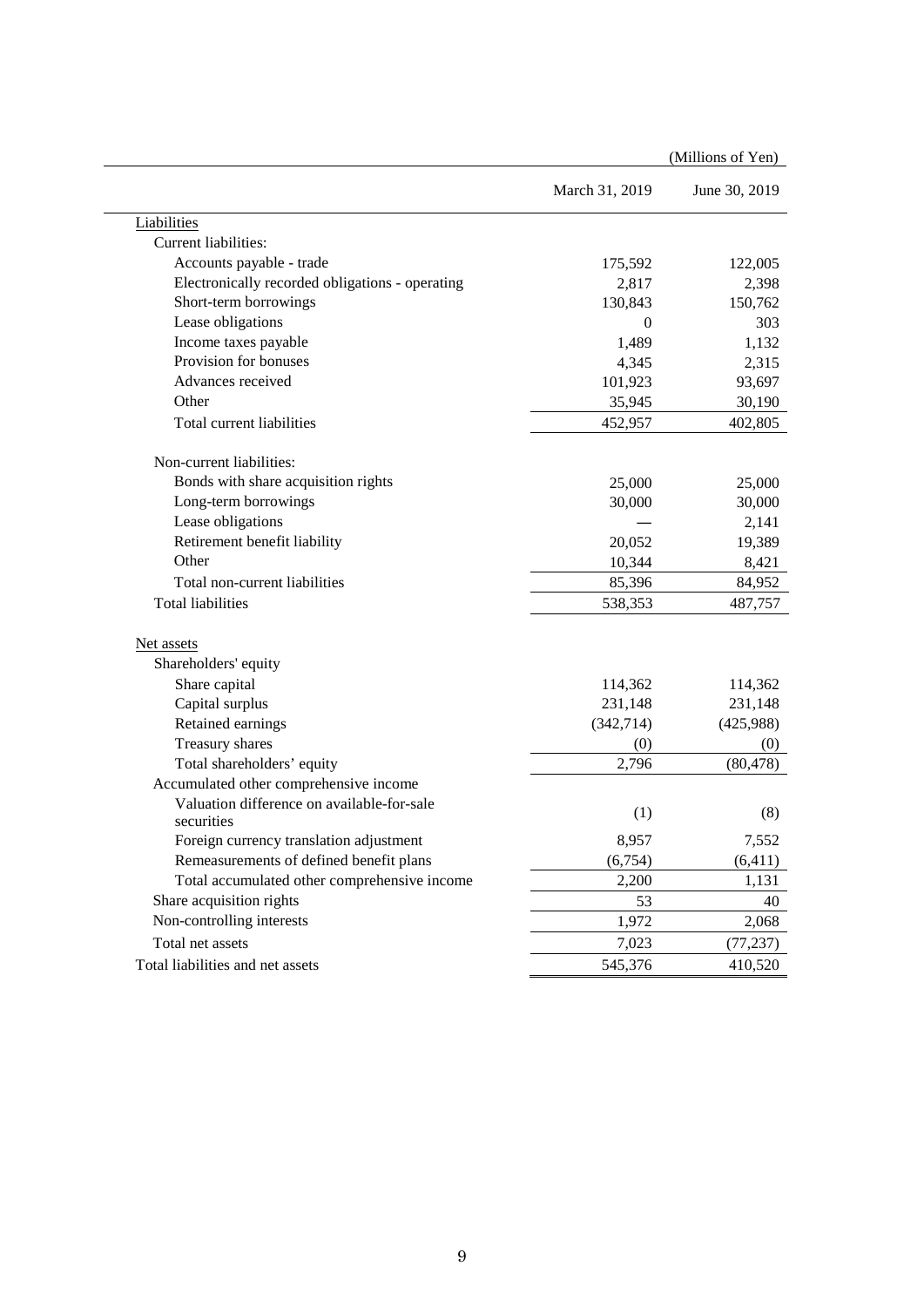|                                                        |                 | (Millions of Yen) |
|--------------------------------------------------------|-----------------|-------------------|
|                                                        | April 1, 2018 - | April 1, 2019 -   |
|                                                        | June 30, 2018   | June 30, 2019     |
| Net sales                                              | 103,281         | 90,421            |
| Cost of sales                                          | 102,085         | 107,693           |
| Gross profit (loss)                                    | 1,195           | (17,272)          |
| Selling, general and administrative expenses           | 11,002          | 10,203            |
| Operating profit (loss)                                | (9,806)         | (27, 475)         |
| Non-operating income                                   |                 |                   |
| Interest income                                        | 25              | 9                 |
| Foreign exchange gains                                 | 2,339           |                   |
| Rental income                                          | 131             | 140               |
| Outsourcing service income                             | 283             | 294               |
| Subsidy income                                         | $\overline{0}$  | $\boldsymbol{0}$  |
| Other                                                  | 133             | 198               |
| Total non-operating income                             | 2,914           | 643               |
| Non-operating expenses                                 |                 |                   |
| Interest expenses                                      | 566             | 816               |
| Share of loss of entities accounted for using          |                 |                   |
| equity method                                          | 3,071           | 2,031             |
| Foreign exchange losses                                |                 | 189               |
| Depreciation                                           | 310             | 201               |
| Other                                                  | 1,870           | 1,547             |
| Total non-operating expenses                           | 5,820           | 4,785             |
| Ordinary profit (loss)                                 | (12, 713)       | (31, 617)         |
| Extraordinary income                                   |                 |                   |
| Gain on change in equity                               | 11,943          |                   |
| Total extraordinary income                             | 11,943          |                   |
| <b>Extraordinary losses</b>                            |                 |                   |
| Business restructuring expenses                        |                 | 51,693            |
| Total extraordinary losses                             |                 | 51,693            |
| Income (loss) before income taxes                      | (769)           | (83,310)          |
| Income taxes                                           | 882             | (132)             |
| Net income (loss)                                      | (1,652)         | (83, 178)         |
| Net income attributable to non-controlling interests   | 119             | 95                |
| Net income (loss) attributable to owners of the parent | (1,771)         | (83, 274)         |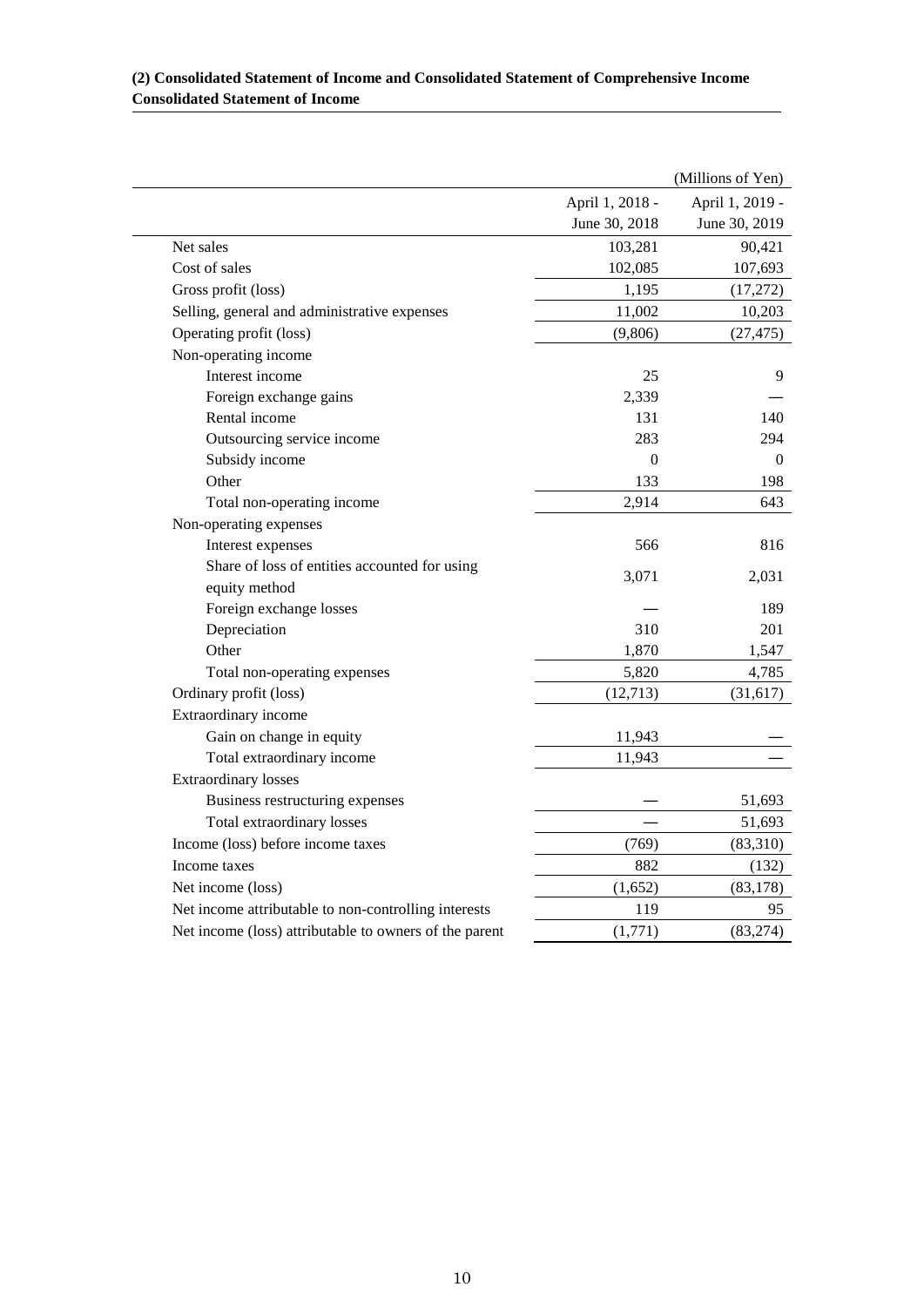|                                                                   |                 | (Millions of Yen) |
|-------------------------------------------------------------------|-----------------|-------------------|
|                                                                   | April 1, 2018 - | April 1, 2019 -   |
|                                                                   | June 30, 2018   | June 30, 2019     |
| Net income (loss)                                                 | (1,652)         | (83, 178)         |
| Other comprehensive income                                        |                 |                   |
| Valuation difference on available-for-sale securities             |                 | (7)               |
| Foreign currency translation adjustment                           | (1,522)         | (1,404)           |
| Remeasurements of defined benefit plans, net of tax               | 322             | 342               |
| Total other comprehensive income                                  | (1,200)         | (1,069)           |
| Comprehensive income                                              | (2,852)         | (84, 247)         |
| Comprehensive income attributable to owners of the<br>parent      | (2,971)         | (84, 343)         |
| Comprehensive income attributable to<br>non-controlling interests | 119             | 95                |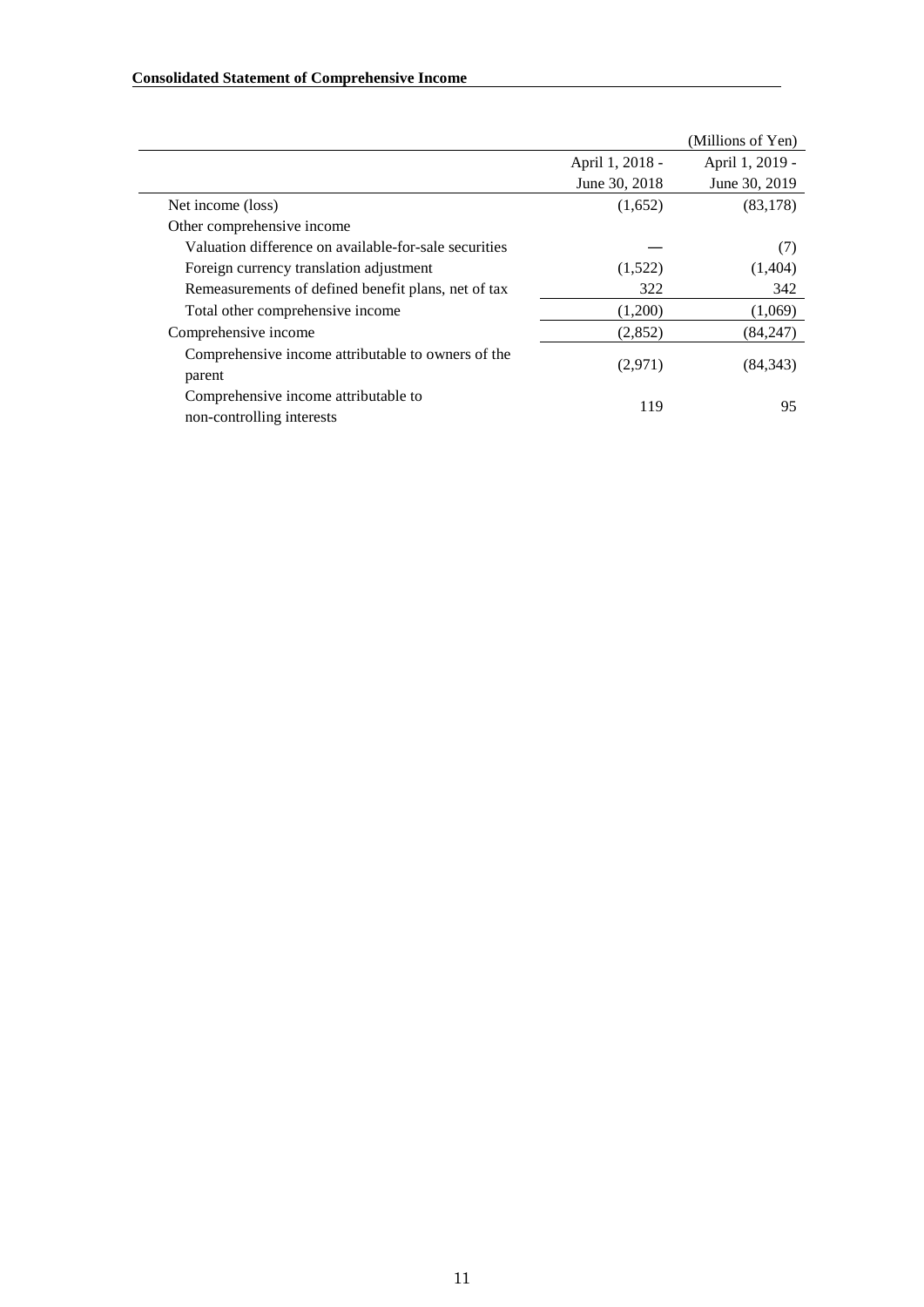#### **(3) Notes pertaining to the Consolidated Financial Statements**

#### **a) Notes related to going concern assumptions**

JDI has recorded significant impairment losses for two consecutive fiscal years, along with an operating loss for two consecutive fiscal years, and a net loss attributable to owners of the parent for five consecutive fiscal years in the previous consolidated fiscal year. In addition, as a result of recording significant impairment losses, along with a significant operating loss, and a quarterly net loss attributable to owners of the parent in the consolidated cumulative first quarter of FY 2019, the company's liabilities exceeded assets at the end of the first quarter of FY 2019, thereby raising significant doubts about assumptions concerning JDI's ability to continue as a going concern.

To resolve this situation, JDI has selected a new sponsor as a strategic partner with the aim of establishing OLED display mass production technology and accelerating the commercialization of OLED displays, as stated in JDI's announcement titled "Structural Reform & Outline of Medium-Term Management Plan" issued on August 9, 2017. With the assistance of the new sponsor, JDI has aimed, on the financial side, to (a) secure working capital for current and future business, (b) return its cash flow to normal, (c) acquire funds for investment in future growth, and (d) ensure net assets in order to achieve continued business stability, among other objectives. On the business side, JDI has aimed to quickly realize (a) business improvements based on combining global supplychain management functions and a broad customer base, (b) commercialization of evaporation OLED displays, and (c) an improved cost structure, among other measures.

In establishing the above-mentioned strategic partnership, JDI held discussions with several potential partners in consultation with INCJ, Inc. ("INCJ"), which is JDI's largest shareholder. As a result, on April 12, 2019, JDI entered into (i) a CAPITAL AND BUSINESS ALLIANCE AGREEMENT with Suwa Investment Holdings, LLC ("Suwa") and (ii) an LCD Business Alliance Basic Agreement with TPK Holding Co., Ltd. ("TPK") in relation to a business alliance on LCDs, and (iii) a Memorandum of Understanding ("MOU") with Harvest Tech Investment Management Co., Ltd. ("Harvest Tech") toward formulating and implementing a business alliance with respect to a plan for the mass production of evaporation OLED displays.

Regarding (i) above, on August 7, 2019, JDI entered into an AMENDED AND RESTATED CAPITAL AND BUSINESS ALLIANCE AGREEMENT, which modifies part of the CAPITAL AND BUSINESS ALLIANCE AGREEMENT (the "Amended and Restated Capital and Business Alliance Agreement"), and, together with the CAPITAL AND BUSINESS ALLIANCE AGREEMENT, the "Capital and Business Alliance Agreement") with Suwa. The reasons for the amendment include that TPK (expected investment amount: US\$230 million), and the CGL Group (Cosgrove Global Limited and Topnotch Corporate Limited) (expected investment amount: US\$130 million), both of which were the expected investors in Suwa, have withdrawn from their positions as expected investors in Suwa, and that there has been changes to total amount of preferred shares to be issued by JDI to INCJ.

Additionally, as a result of deliberations and negotiations related to the Amended and Restated Capital and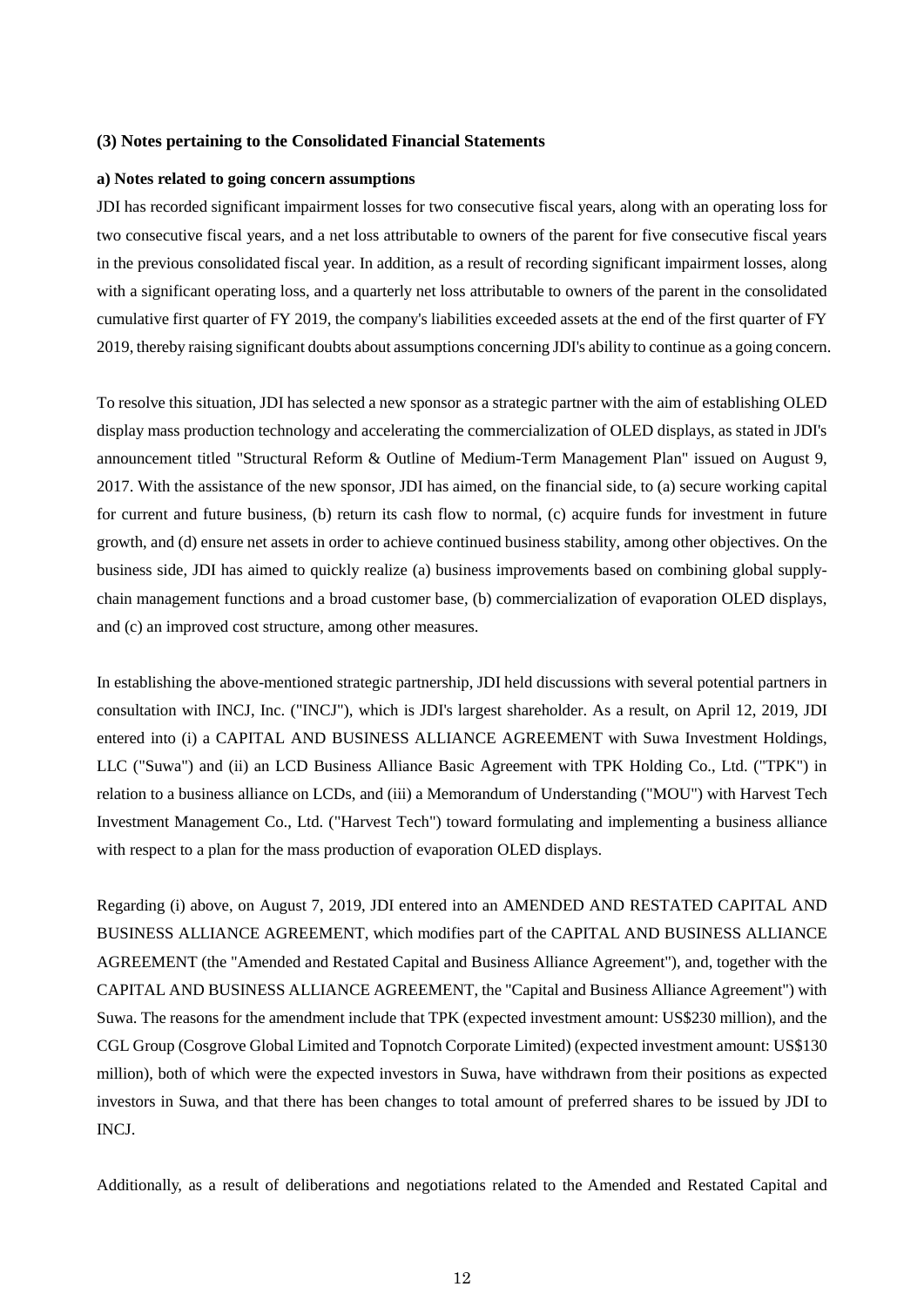Business Alliance Agreement, some of the following matters have also changed: (i) new shares (the "New Shares") to be issued by JDI to Suwa through third-party allotment, (ii) the 2nd series bonds with stock acquisition rights (the "2nd Series Bonds with Stock Acquisition Rights") to be issued by JDI to Suwa through third-party allotment, and (iii) the 3rd series bonds with stock acquisition rights (the "3rd Series Bonds with Stock Acquisition Rights") to be issued by JDI to Suwa through third-party allotment (the issuance of the New Shares, the 2nd Series Bonds with Stock Acquisition Rights, and the 3rd Series Bonds with Stock Acquisition Rights to be issued by JDI to Suwa through third-party allotment, hereinafter collectively referred to as the "Third-party Allotment"). Along with these changes, JDI resolved at its board of directors meeting held on August 7, 2019 to change the subscription period and payment period of the New Shares, the subscription period, payment period, and the total issue price of each of the 2nd Series Bonds with Stock Acquisition Rights and the 3rd Series Bonds with Stock Acquisition Rights, and the exercise period of each of the stock acquisition rights of the 2nd and 3rd Series Bonds with Stock Acquisition Rights.

Furthermore, given the withdrawal of TPK from its position as an expected investor of Suwa, on August 9, 2019, JDI and TPK entered into a Termination Agreement on LCD Business Alliance Basic Agreement, and agreed to terminate the LCD Business Alliance Basic Agreement entered into with TPK.

The status of the Capital and Business Alliance Agreement is as follows as of August 9, 2019.

Regarding the fund required for the Third-party Allotment, among the expected investors, JDI was informed by Harvest Tech that (i) it will change its expected investment amount in the New Shares and the 2nd Series Bonds with Stock Acquisition Rights from US\$200 to US\$300 million, to be provided by a fund formed by Harvest Tech (the "Harvest Tech Overseas Fund"), and that (ii) its relevant internal bodies had approved the resolutions required to implement the investment. Further, JDI received a commitment letter (US\$300 million) stating Harvest Tech's firm commitment to such investment.

JDI was informed by Mr. Winston Henry Lee, General Manager of Harvest Tech, that Harvest Tech and JDI's customer (the "Customer") agreed that (i) the expected investment amount to be provided by the Harvest Tech Overseas Fund will be changed from US\$300 million to US\$400 million, and (ii) regarding US\$100 million out of the US\$400 million, Harvest Tech secures the funds to be required for the payment by receiving relevant support from the Customer. In addition, JDI was informed by Harvest Tech that regarding JPY 20 billion out of the expected investment amount (JPY 30 billion) of the 3rd Series Bonds with Stock Acquisition Rights, it had also made the internal resolutions required to be implemented for the investment, and JDI received a commitment letter from Harvest Tech stating Harvest Tech's firm commitment to implement such investment (JPY 20 billion).

Further, JDI was informed by Oasis Management Company Ltd. ("Oasis"), a candidate for a new expected investor in Suwa, on June 28, 2019, that regarding an expected investment amount of US\$150-180 million for subscription for the New Shares to be provided by the fund that Oasis operates or advises, its relevant internal bodies had approved the internal resolutions required to implement the investment, and accordingly JDI received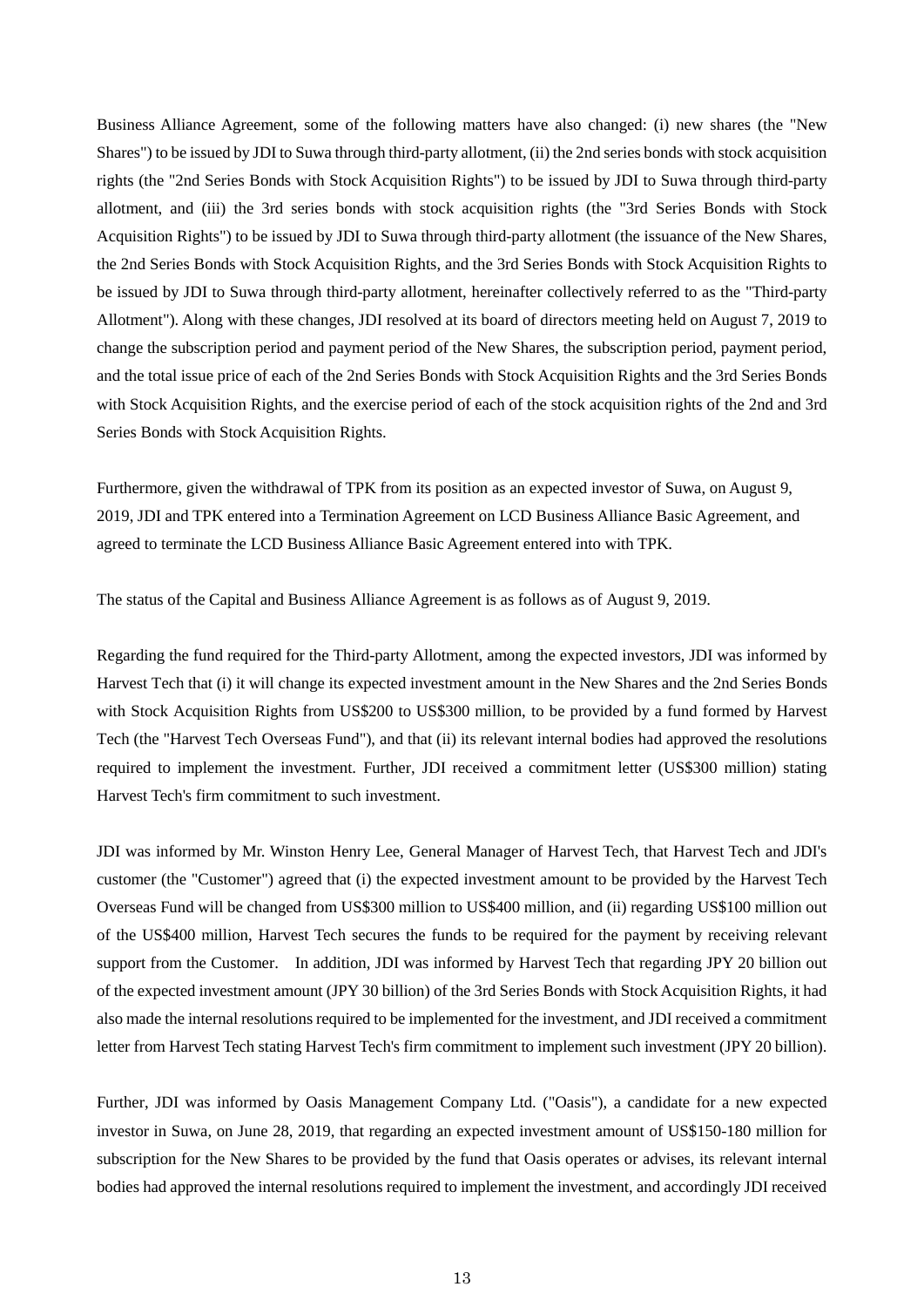a commitment letter (US\$150-180 million) that states Oasis's firm commitment to implement such investment, the effective period of which ends on December 31, 2019. (according to the commitment letter, if JDI and Oasis separately agree, Oasis will invest such investment amount (US\$150-180 million) not to Suwa, but directly to JDI, through the fund that it operates or advises.)

Regarding the expected investment amount of JPY 30 billion to be provided by the Harvest Tech Overseas Fund related to the 3rd Series Bonds with Stock Acquisition Rights, JDI has obtained no firm commitment from Harvest Tech regarding JPY 10 billion out of the JPY 30 billion. However, the amount regarding which the commitment letter stating Harvest Tech's firm commitment to invest in the New Shares and the 2nd Series Bonds with Stock Acquisition Rights was obtained has not decreased, and the total amount (JPY 80 billion) regarding which the commitment letters were obtained has not changed.

Meanwhile, to secure funds necessary to continue its business before the payment of the Third-party Allotment, on April 18, 2019, JDI concluded a bridge loan agreement with INCJ, and on August 7, 2019, JDI concluded a short-term loan agreement with INCJ. In the event that JDI needs to secure the additional funds necessary to continue its business before the payment of the Third-party Allotment, it is possible for JDI to enter into an additional short-tem loan agreement with INCJ. JDI will hold discussions with INCJ about whether to enter into the additional short-term loan agreement, if JDI determines it to be necessary. However, If the additional borrowing from INCJ is not conducted as expected despite JDI needing to additionally secure funds to continue its business, or if JDI is not able to continue borrowing the funds before the payment of the Third-party Allotment, the deterioration of its cash flow may make it difficult to remain in business.

The capital injection under the Capital and Business Alliance Agreement is subject to the satisfaction of the conditions agreed with Suwa. If the capital injection is not determined, it could have a material impact on JDI's recovery from negative net assets and its cash flow. Also, even if the capital injection is determined, if JDI fails to bring it back to profitability through a swift recovery of its business results, it could again have a material impact on JDI's cash flow. Considering these possibilities, at this time, there are significant uncertainties regarding the going concern assumptions.

The consolidated financial statements have been prepared assuming a going concern, and do not reflect the impact of significant uncertainties related to such going concern assumptions.

#### **b) Notes related to significant changes in shareholders' equity**

Not applicable.

# **c) Adoption of accounting treatment specific to the preparation of quarterly consolidated financial statements**

**Calculation of tax expenses**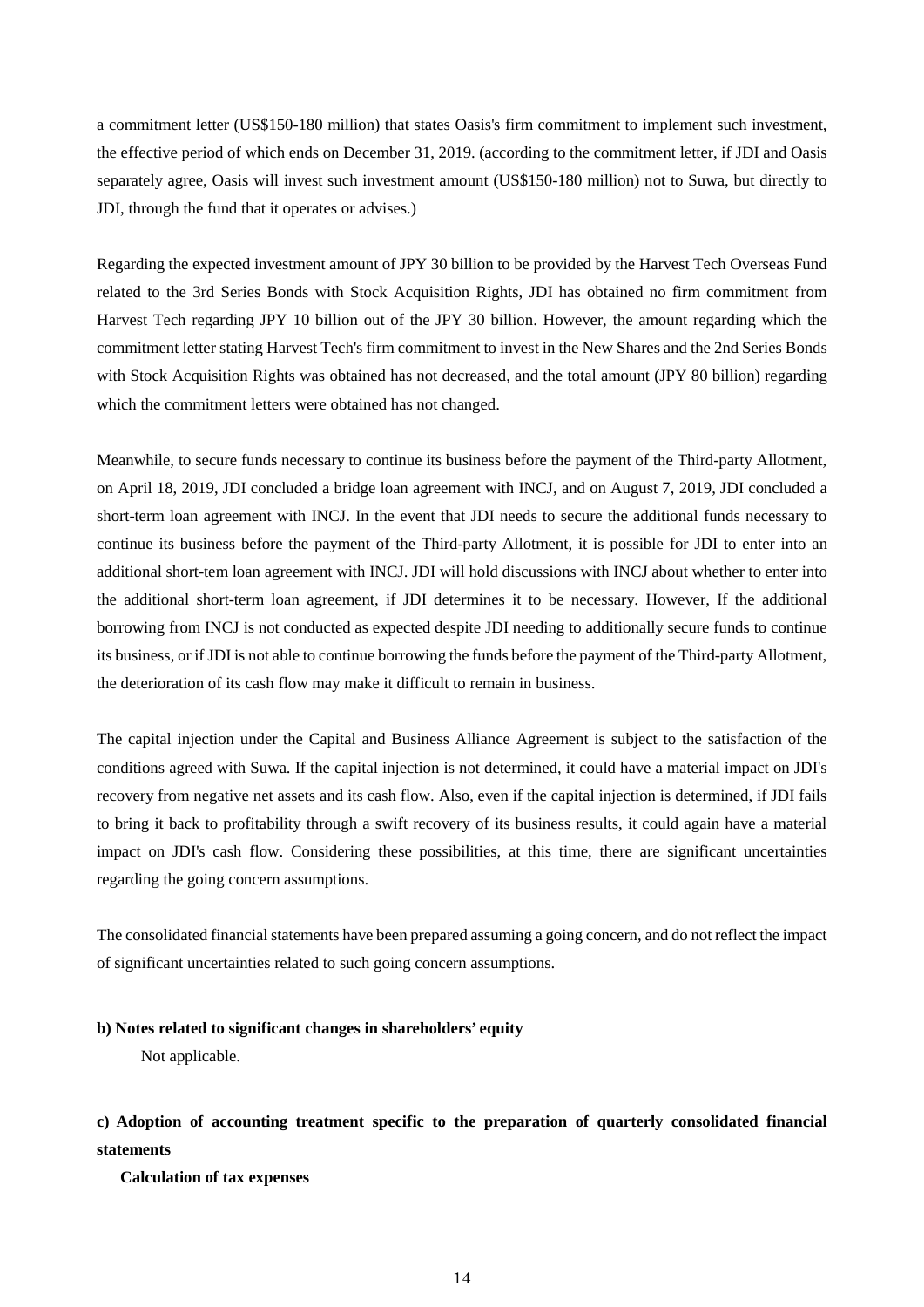With respect to tax expenses, an effective tax rate was reasonably estimated after applying tax effect accounting to income before income taxes for the fiscal year including the first quarter of the current fiscal year, and tax expenses were calculated by multiplying quarterly income before income taxes by the effective tax rate.

#### **d) Change of accounting policy**

#### **Application of IFRS No. 16 "Leases"**

Subsidiaries of the JDI Group that apply international accounting standards will apply the International Financial Reporting Standard No. 16 "Leases" ("IFRS No. 16") from the first quarter of the current fiscal year. As a result, the lessee of a lease generally recognizes all leases as assets and liabilities in the balance sheet. In applying IFRS No. 16, the cumulative effect of a change in accounting policy was recognized by JDI in retained earnings at the beginning of the first quarter of the current fiscal year in accordance with specific transitional provisions. As a result, lease assets in tangible fixed assets at the end of the first quarter increased by ¥2,434 million, lease obligations in current liabilities increased by ¥303 million and lease obligations in non-current liabilities increased by ¥2,141 million. The impact of this change on profits and losses in the first quarter of the consolidated cumulative fiscal period is immaterial.

#### **e) Significant subsequent events**

#### **Capital and business alliance**

On April 12, 2019, JDI entered into a Capital and Business Alliance Agreement with Suwa Investment Holdings, LLC ("Suwa"). It has resolved at its board of directors meeting as of April 12, 2019 to raise funds by way of issuance of new shares (the "New Shares") through third-party allotment to Suwa (the "Thirdparty Allotment of New Shares"), issuance of the 2nd series bonds with stock acquisition rights (the "2nd Series Bonds with Stock Acquisition Rights;" of which, the portion of the bonds alone shall be hereinafter referred to as the "2nd Series Bonds;" and the portion of the stock acquisition rights alone shall be hereinafter referred to as the "2nd Series Stock Acquisition Rights"), through third-party allotment to Suwa (the "Thirdparty Allotment of the 2nd Series Bonds with Stock Acquisition Rights") and issuance of the 3rd series bonds with stock acquisition rights (the "3rd Series Bonds with Stock Acquisition Rights;" of which, the portion of the bonds alone shall be hereinafter referred to as the "3rd Series Bonds;" and the portion of the stock acquisition rights alone shall be hereinafter referred to as the "3rd Series Stock Acquisition Rights") through third-party allotment to Suwa (the "Third-party Allotment of the 3rd Series Bonds with Stock Acquisition Rights;" together with the Third-party Allotment of New Shares and the Third-party Allotment of the 2nd Series Bonds with Stock Acquisition Rights, hereinafter collectively referred to as the "Third-party Allotment") pursuant to the Capital and Business Alliance Agreement (the "Financing"), and to amend its Articles of Incorporation with respect to the total number of shares authorized to be issued in connection with the Financing.

However, on August 7, 2019, JDI entered into an AMENDED AND RESTATED CAPITAL AND BUSINESS ALLIANCE AGREEMENT, which modifies part of the CAPITAL AND BUSINESS ALLIANCE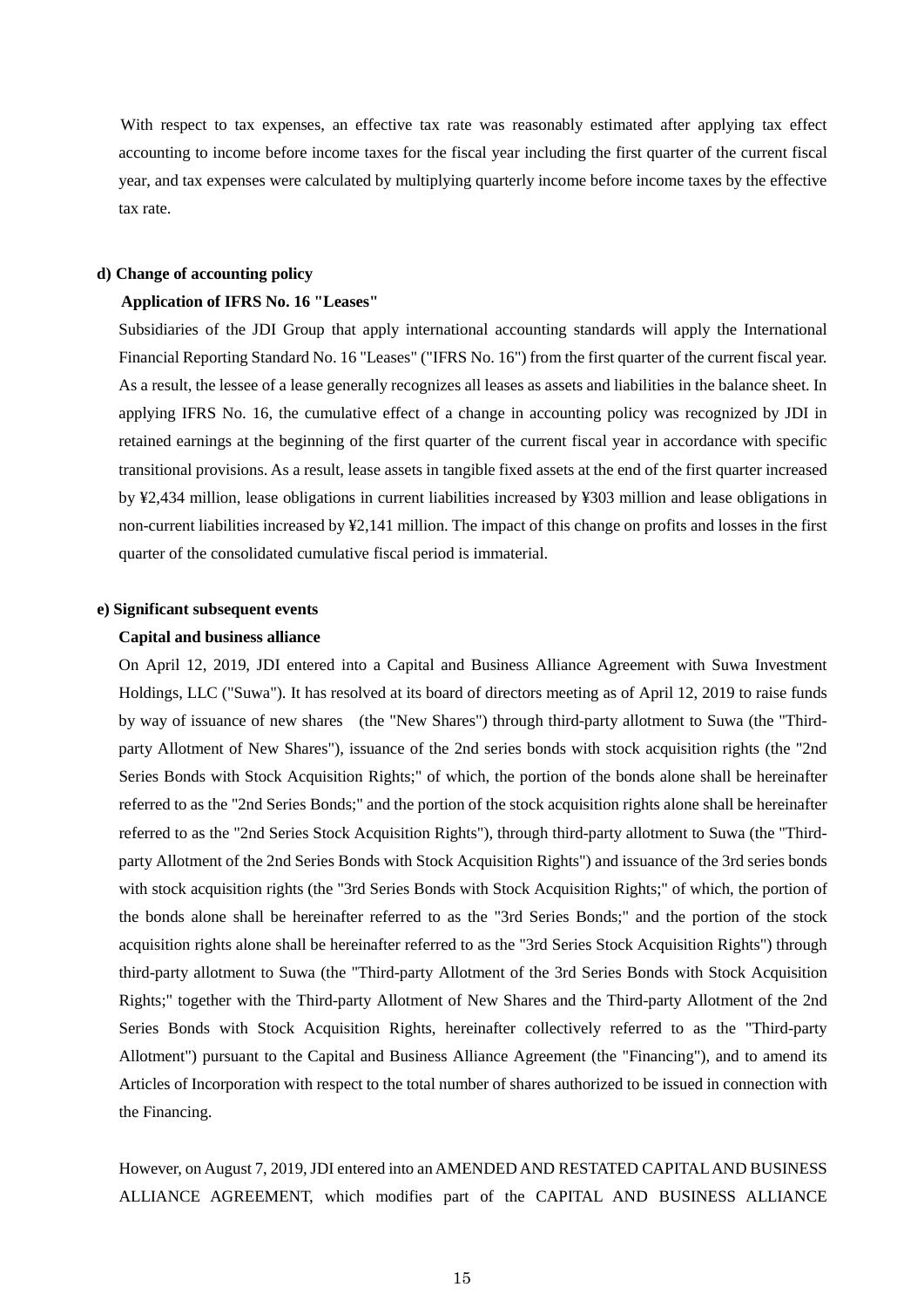AGREEMENT (the "Amended and Restated Capital and Business Alliance Agreement", and, together with the CAPITAL AND BUSINESS ALLIANCE AGREEMENT, the "Capital and Business Alliance Agreement") with Suwa because circumstances have changed since April 12, 2019. The changes include (i) TPK's (expected investment amount: US\$230 million) and CGL Group's (Cosgrove Global Limited and Topnotch Corporate Limited) (expected investment amount: US\$130 million) withdrawal from their positions as expected investors in Suwa, and (ii) changes to total amount of preferred shares to be issued by JDI to INCJ, Ltd. ("INCJ") through third-party allotment (the "Preferred Shares").

Additionally, as a result of deliberations and negotiations, JDI resolved at its board of directors meeting held on August 7, 2019 to change the subscription period and payment period of the New Shares, the subscription period, payment period, and the total issue price of each of the 2nd Series Bonds with Stock Acquisition Rights and the 3rd Series Bonds with Stock Acquisition Rights, and the exercise period of each of the 2nd Series Stock Acquisition Rights and the 3rd Series Stock Acquisition Rights.

The status of the Capital and Business Alliance Agreement is as follows as of August 9, 2019.

Regarding the fund required for the Third-party Allotment, among the expected investors, JDI was informed by Harvest Tech Investment Management Co., Ltd. ("Harvest Tech") that (i) it will change its expected investment amount in the New Shares and the 2nd Series Bonds with Stock Acquisition Rights from US\$200 to US\$300 million, to be provided by a fund formed by Harvest Tech (the "Harvest Tech Overseas Fund"), and that (ii) its relevant internal bodies had approved the resolutions required to implement the investment. Further, JDI received a commitment letter (US\$300 million) stating Harvest Tech's firm commitment to such investment.

JDI was informed by Mr. Winston Henry Lee, General Manager of Harvest Tech, that Harvest Tech and JDI's customer (the "Customer") agreed that (i) the expected investment amount to be provided by the Harvest Tech Overseas Fund will be changed from US\$300 million to US\$400 million, and (ii) regarding US\$100 million out of the US\$400 million, Harvest Tech secures the funds to be required for the payment by receiving relevant support from the "Customer. In addition, JDI was informed by Harvest Tech that regarding JPY 20 billion out of the expected investment amount (JPY 30 billion) of the 3rd Series Bonds with Stock Acquisition Rights, it had also made the internal resolutions required to be implemented for the investment, and JDI received a commitment letter from Harvest Tech stating Harvest Tech's firm commitment to implement such investment (JPY 20 billion).

Further, JDI was informed by Oasis Management Company Ltd. ("Oasis"), a candidate for a new expected investor in Suwa, on June 28, 2019, that regarding an expected investment amount of US\$150-180 million for subscription for the New Shares to be provided by the fund that Oasis operates or advises, its relevant internal bodies had approved the internal resolutions required to implement the investment and accordingly, JDI received a commitment letter (US\$150-180 million) that states Oasis's firm commitment to implement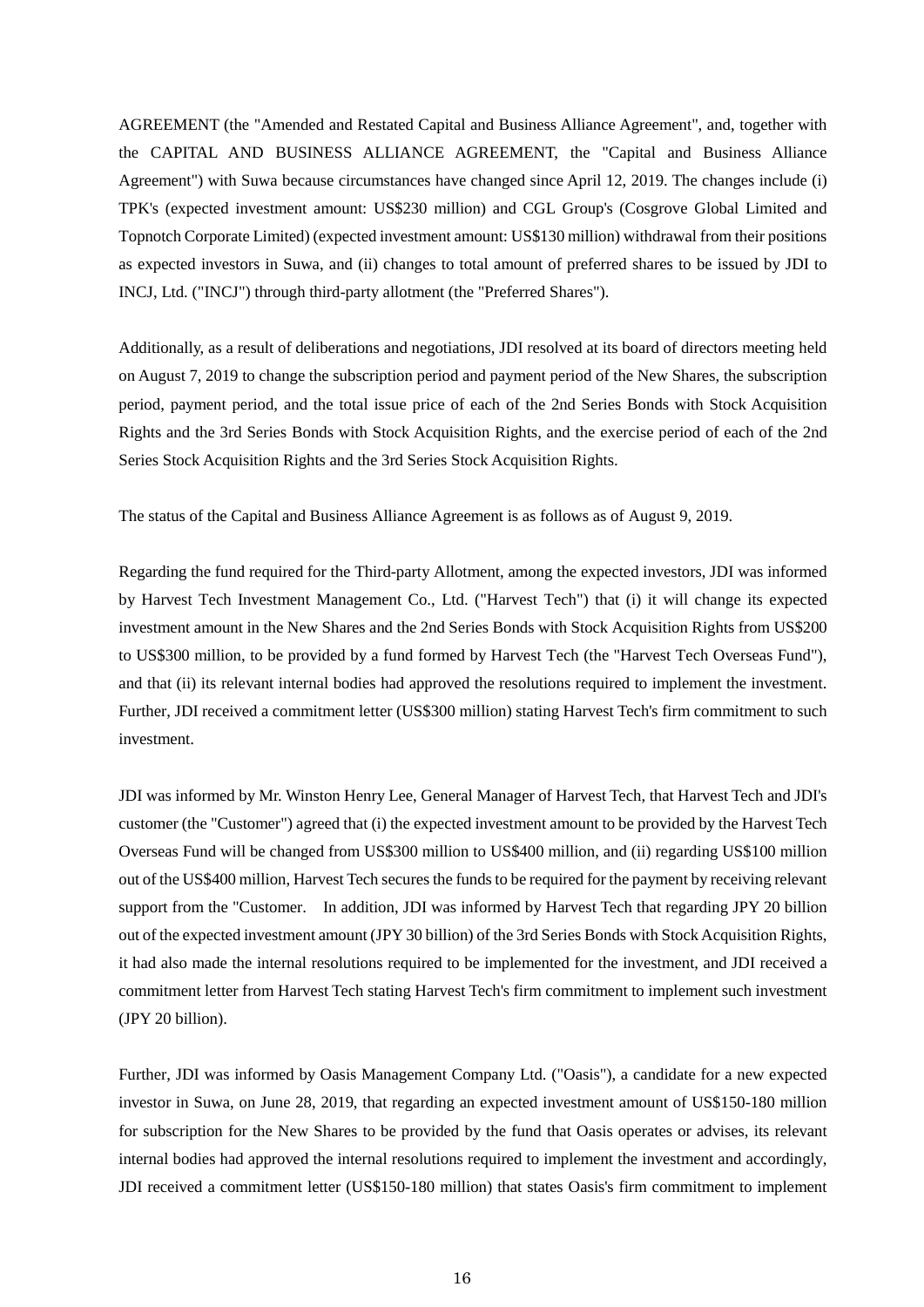such investment, the effective period of which ends on December 31, 2019. (according to the commitment letter, if JDI and Oasis separately agree, Oasis will invest such investment amount (US\$150-180 million) not to Suwa, but directly to JDI, through the fund that it operates or advises.)

Regarding the expected investment amount of JPY 30 billion to be provided by the Harvest Tech Overseas Fund related to the 3rd Series Bonds with Stock Acquisition Rights, JDI has obtained no firm commitment from Harvest Tech regarding JPY 10 billion out of JPY 30 billion. However, the amount regarding which the commitment letter stating Harvest Tech's firm commitment to invest in the New Shares and the 2nd Series Bonds with Stock Acquisition Rights was obtained has not decreased, and the total amount (JPY 80 billion) regarding which the commitment letters were obtained has not changed.

In addition, on August 7, 2019, JDI concluded with INCJ a short-term loan agreement (the "Loan Agreement").

In addition, given the withdrawal of TPK from its position as an expected investor in Suwa, on August 9, 2019, TPK and JDI entered into a Termination Agreement on LCD Business Alliance Basic Agreement, and agreed to terminate the LCD Business Alliance Basic Agreement entered into with TPK.

|  | Overview of the Third-party Allotment and Loan Agreement is as follows. |
|--|-------------------------------------------------------------------------|
|  |                                                                         |

| (1) | Payment period                                 | From August 29, 2019 to August 28, 2020                                                                                                                                                                                                                                             |
|-----|------------------------------------------------|-------------------------------------------------------------------------------------------------------------------------------------------------------------------------------------------------------------------------------------------------------------------------------------|
| (2) | Class and number of new<br>shares to be issued | 840,000,000 common shares                                                                                                                                                                                                                                                           |
| (3) | Issue price                                    | 50 yen per share                                                                                                                                                                                                                                                                    |
| (4) | Total proceeds                                 | 42,000,000,000 yen                                                                                                                                                                                                                                                                  |
| (5) | Capital amount per share                       | 25 yen per share                                                                                                                                                                                                                                                                    |
| (6) | Total amount of capital<br>to be increased     | 21,000,000,000 yen                                                                                                                                                                                                                                                                  |
| (7) | Method of offering or<br>allotment (allottee)  | Suwa by the method of third-party allotment                                                                                                                                                                                                                                         |
| (8) | Use of proceeds                                | Specific use of proceeds of the Financing is below.<br>(a) Working capital (including capital expenditure required for business.<br>A portion will be used for repayment of the bridge loan.)<br>(b) R&D expenses in growth businesses<br>(c) Capital investment in growth business |
| (9) | Other                                          | All of the conditions precedent below (the "Conditions Precedent") need<br>to be satisfied for the items above.<br>The relevant registration under the Financial Instruments and<br>(i)<br>Exchange Act becomes effective                                                           |

I. Third-party Allotment of the New Share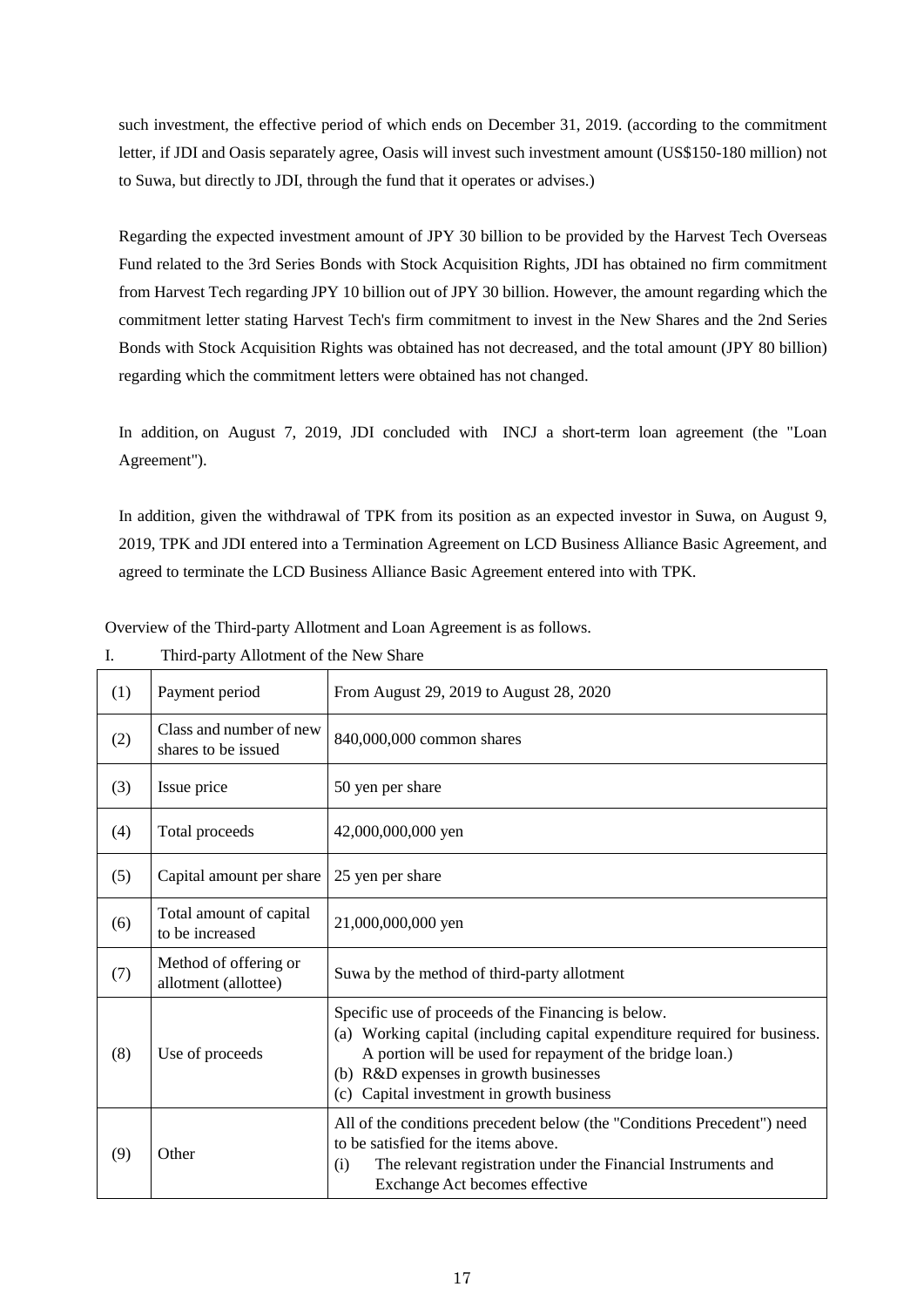|  | (ii)  | The permissions and approvals, etc. of the relevant authorities of<br>each country that are required to implement the Third-party<br>Allotment are obtained |
|--|-------|-------------------------------------------------------------------------------------------------------------------------------------------------------------|
|  | (iii) | The following proposals are approved at JDI's extraordinary                                                                                                 |
|  |       | meeting of shareholders;<br>(a) a proposal on the Third-party Allotment and issuance of the                                                                 |
|  |       | Preferred Shares, (b) a proposal on partial amendment of the                                                                                                |
|  |       | Articles of Incorporation to increase the total number of shares                                                                                            |
|  |       | authorized to be issued and issue the Preferred Shares; and (c) a                                                                                           |
|  |       | proposal to elect the directors designated by Suwa                                                                                                          |
|  | (iv)  | JDI receives no notice from its main customers that such customers                                                                                          |
|  |       | are considering, or have determined, to cease or materially reduce                                                                                          |
|  |       | their purchasing of products from JDI                                                                                                                       |
|  | (v)   | JDI's shares have not had a closing price that is less than or equal to                                                                                     |
|  |       | JPY 30 per share.                                                                                                                                           |
|  | (vi)  | Suwa secures US\$100 million, the funds to be required for the                                                                                              |
|  |       | payment, by receiving relevant support from JDI's customer; and                                                                                             |
|  | (vii) | the relevant Chinese government authorities' intervention is absent.                                                                                        |
|  |       | * The extraordinary general meeting of shareholders is scheduled to                                                                                         |
|  |       | be held on September 27, 2019. Once it has been decided to hold                                                                                             |
|  |       | the extraordinary general meeting of shareholders, JDI will                                                                                                 |
|  |       | promptly disclose that fact                                                                                                                                 |

# II. Third-party Allotment of the 2nd Series Bonds with Stock Acquisition Rights

| (1)  | Payment date                                                             | Any date from August 29, 2019 to August 28, 2020                                                                                                                           |
|------|--------------------------------------------------------------------------|----------------------------------------------------------------------------------------------------------------------------------------------------------------------------|
| (2)  | Total number of stock<br>acquisition rights                              | 80                                                                                                                                                                         |
| (3)  | Issue price                                                              | 100 yen per each 100 yen of each 2nd Bonds; provided, however, that no<br>cash payment shall be required in exchange for the 2nd Stock Acquisition<br>Rights.              |
| (4)  | Total proceeds                                                           | 8,000,000,000 yen                                                                                                                                                          |
| (5)  | Class and number of<br>shares subject to the<br>stock acquisition rights | 160,000,000 common shares                                                                                                                                                  |
| (6)  | Conversion price                                                         | 50 yen                                                                                                                                                                     |
| (7)  | Method of offering or<br>allotment                                       | Suwa by the method of third-party allotment                                                                                                                                |
| (8)  | Interest rate and<br>redemption date                                     | Interest rate: 0.00%<br>Redemption date: The day on which five years have passed from the date<br>of the allotment date of the 2nd Bonds with the Stock Acquisition Rights |
| (9)  | Use of proceeds                                                          | Same as (8) of "I. Third-party Allotment of the New Share"                                                                                                                 |
| (10) | Other                                                                    | All of the Conditions Precedent need to be satisfied for the items above.                                                                                                  |